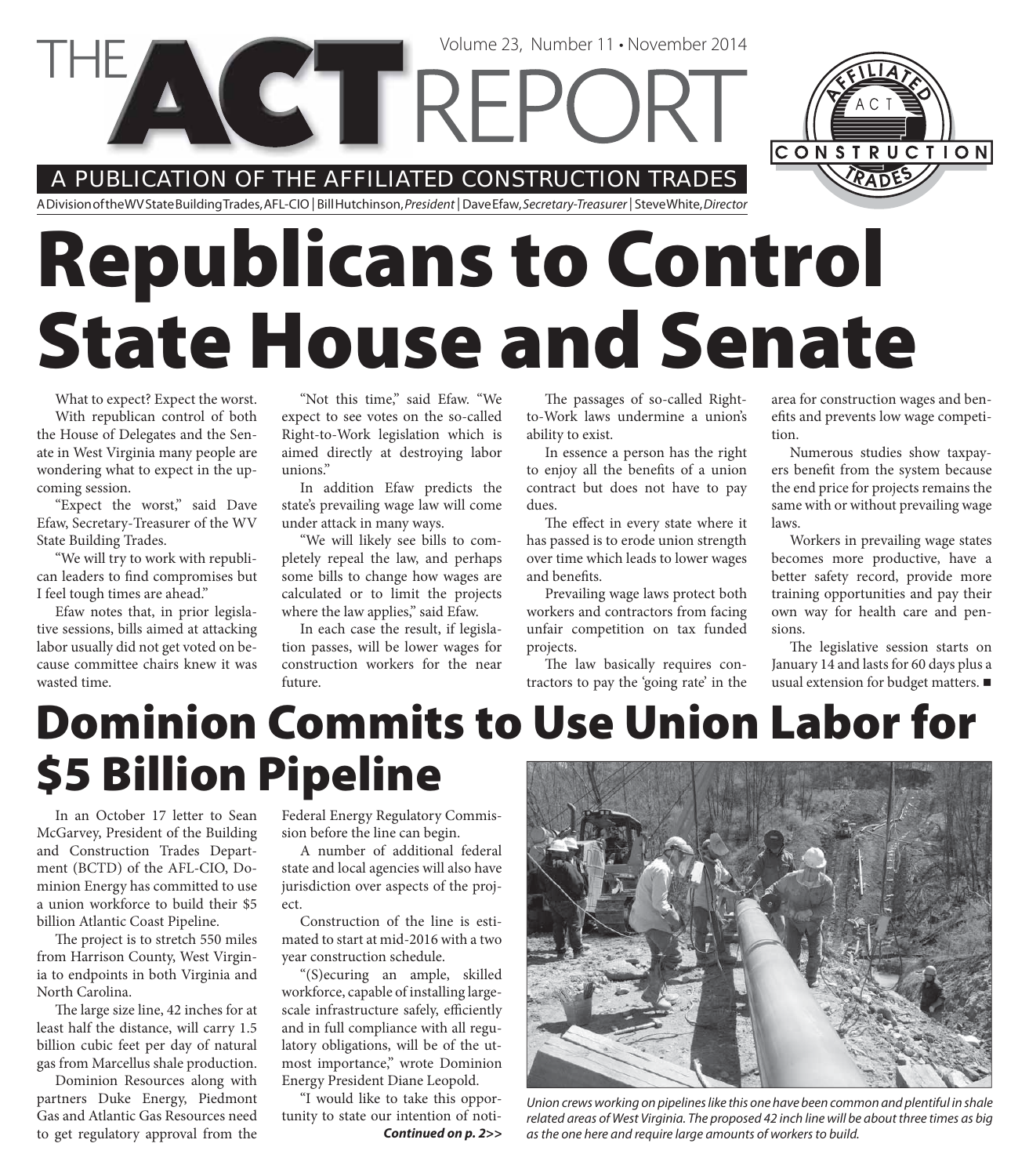### **Wage Case Wins at State Supreme Court**

The West Virginia Supreme Court ruled a Kanawha County Circuit Court Judge acted too soon when he tossed out a case involving prevailing wage rates.

The case concerned nonunion workers employed by Eastern Electric LLC who were working on public contruction projects including the West Virginia State Capital and the Governor's mansion.

The company claims state representatives told them they need not follow the prevailing wage laws for the work because it was maintenance rather than construction.

The employees hired ACT attorney Vince Trivelli who argued the work was construction and the prevailing wage rates applied.

Circuit Court Judge Paul Zakaib dismissed the case in October of 2013 agreeing with a company argument that they made "an honest mistake" by not paying the proper wages and that the case was brought too late

after the alleged violation.

Eastern entered into a contract with the state in 2007, and then renewed the contract in 2008 and 2009.

In February of 2009 the West Virginia DOL was called in to audit a project where Eastern was performing work. The audit concluded Eastern should have been paying prevailing wages on the project and Eastern was sent a letter to that effect on August 6, 2009 saying employees were owed \$135,330 for work performed.

In court Eastern Electric argued they made an 'honest mistake.' Under state law an honest mistake or error is a defense. Eastern Electric argued the contract did not specify prevailing wage rates had to be paid and a representative of the Department of Administration told Eastern the rates were not required.

However Trivelli argued they made no mistake at all, were very well informed about the prevailing wage law, paid prevailing wages for

the same work on other public projects and should have known the wages were to be paid. The contract required Eastern to "observe State and Federal laws, including but not limited to labor and wage laws." Trivelli argued that the type of work controls whether prevailing wage applies.

The Supreme Court ruled Judge Zakaib erred when he dismissed the case before hearing the facts in the 'honest mistake' dispute.

Also at issue was whether the case was filed in time. Both a two and five year statute of limitations was argued. For a two year limit to apply the case would be considered a personal injury and for the five year limit it would

need to be a contract dispute.

The Supreme Court ruled that a five year limitation was the correct one because the construction work was performed on a public project that was let to contract and the injury was economic not personal injury.

The case was sent back to the Circuit court for trial.

However the Supreme Court rejected an argument by the workers that the Wage Payment and Collection Act should apply. The Court found that the Wage Payment and Collection Act to be for separate types of cases.

Justice Robin Davis issued a dissenting opinion on this point.

**SMW-33 Screening**

From October 6 to 16 members of Sheet Metal Workers Local 33 were able to get a free medical screening thanks to a program sponsored by both labor and management.

The screenings, which focused on asbestosis, took place at eight locations in Ohio and West Virginia.

The testing for effects of asbestos is part of a continuing program conducted in the United States and Canada by the Sheet Metal Occupational Health Institute Trust, a joint activity of the Sheet Metal Union and the Sheet Metal and Air Conditioning National Association (SMACNA).

About 50,000 members of the union and contractors have been tested during the past several years.

The goal is to ensure every member of the union with 20 years' service in the trade has the opportunity to be examined.

It normally requires about 20



#### *Continued from Page 1*

fying the pipeline construction contractors that they will be required to use a union workforce…"

The project will travel through Harrison, Lewis, Upshur, Randolph and Pocahontas counties in West Virginia.

North America's Building Trades

years after exposure to asbestos before scarring of the lungs or other manifestations may be detected.

Under the testing procedures, each volunteering member receives an examination consisting of a chest X-ray, breathing test, fecal test, drawing a blood sample to check for diabetes, high cholesterol and PSA, and a simple physical exam for vital statistics, examination of the chest and examination for clubbing, and an interview about the members' health, industry and vocational history.

A follow-up report is issued at a later date.

"Over the years we have heard one in six of our older members have some sort of abnormality," said Jim King, Business Agent for the Charleston District of Local 33.

"We hope that number goes to zero but in the mean time our members need to be screene."

Unions have worked hard at building a relationship with Dominion, which was critical in the project discussions.

"We also got a commitment they would work with us on getting bidders for the three compressor stations that will be built with the project," said Brent Booker, Secretary-Treasurer of the BCTD.

One of those compressor stations will be in West Virginia at the Harrison County start of the line.

### **Charleston Trades Get Zero Injury Safety Award**



Charleston Building Trades Business Manager Paul Breedlove holds a Zero Injury Safety Award earned by the Council for a 2013 project by StructSure Scaffold & Insulation, LLC at AEP's John Amos Power plant.

The award was made by the National Maintenance Agreements Policy Committee.

The project had 113,275 hours worked by union building trades' members without a recordable injury.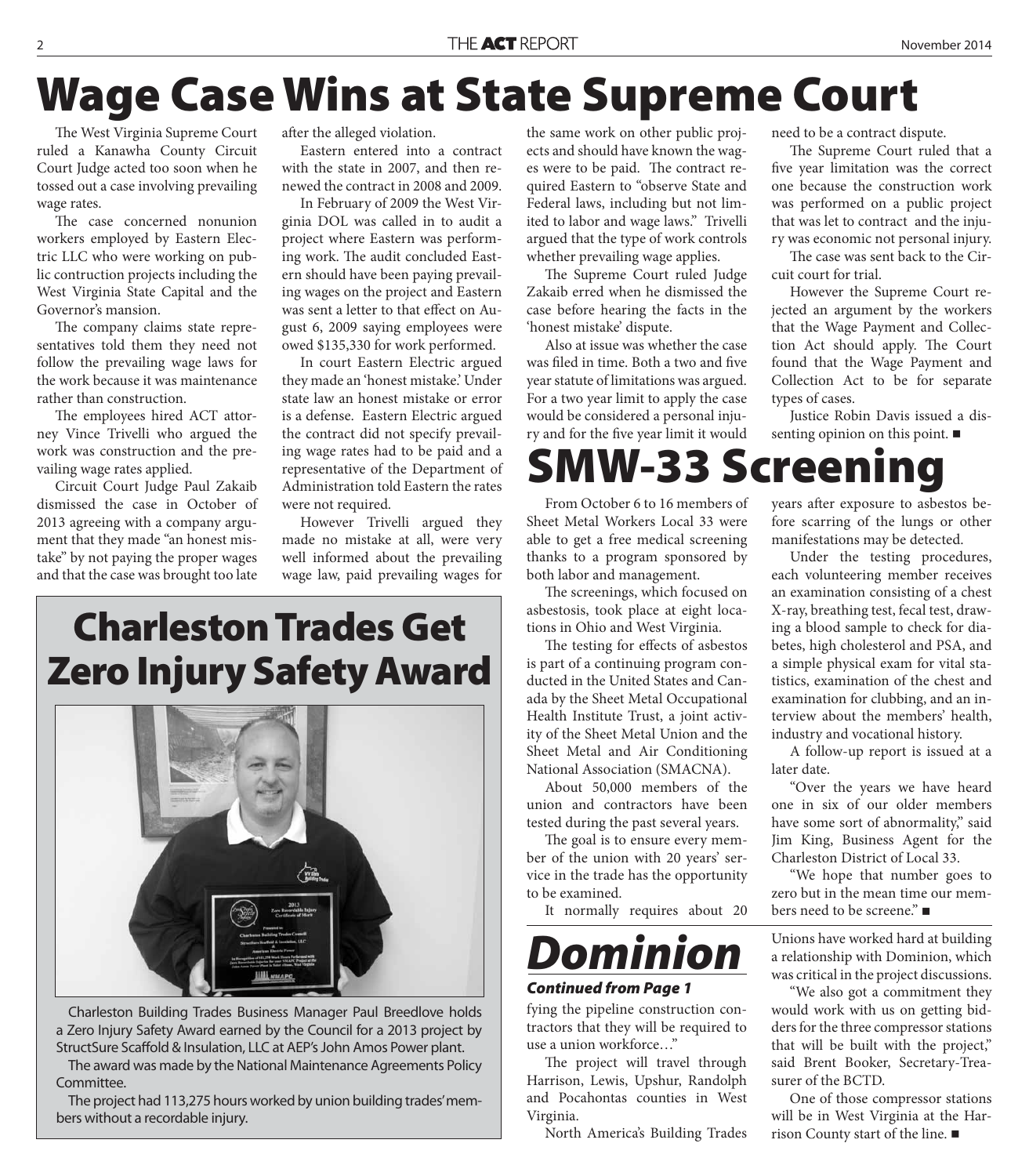# **Five Building Trades Candidates Lose for House of Delegates**

All five members of the Trades lost election to the House of Delegates.

Incumbents Dan Poling (D-Wood), Phil Diserio (D-Brooke) and Dave Walker (D-Clay) lost their reelection and were part of a 17 seat loss by democrats overall.

That means republicans control the House by a 64 – 36 margin.

Denzil "Buddy" Malone ran unsuccessfully in the 8th District which covers part of Wood County and Gary McCallister lost his election for the 22nd district which covers most of Lincoln and parts of Putnam, Boone and Logan Counties.

The losses were part of a national trend that favored republicans over democrats.

Numerous reasons for the swing have been noted by observers but one of the factors is less regulation on political spending leading to more dollars being spent.

Most candidates were attacked by a variety of groups in one of the most expensive campaigns on record.

At least three groups were behind the attacks on democrats, and while some of the expenses are known, many of the ultimate funders are still not disclosed.

One group called Grow WV Inc., was created as a SuperPac under federal laws and total expenditures will not be known till well after the election.

Recent Supreme Court rulings have made it easy for groups to spend unlimited amounts on elections and very little disclosure on where the funds come from.

Early reports show a strange mix of funders including the company that owns Reynolds Tobacco Company, the president of the baseball team the Arizona Diamondbacks, a realty company with ties to Dutch Miller Chevrolet and other car dealerships in the Huntington/Charleston area, a Wall Street hedge fund manager, and two Florida companies tied to a lobbyist for mineral rights owners.

"What brought this group together is a good question but they spent a ton of money that has yet to be disclosed," said Steve White, ACT **Director** 

In addition a group called West Virginia Citizens Against Law Suit Abuse spent hundreds of thousands of dollars in funds that nobody knows the origin of.

"Ironically they claim to be a citizens group but will not say where their money comes from," said White. "We believe funding comes from big corporations, like tobacco, insurance and other sectors, not citizens from our state as their name implies."

The West Virginia Republican State Executive Committee also got in on the action as did a group called Moving West Virginia Forward BICPAC which was funded almost entirely by a \$250,000 contribution from Murray Energy.

Of course there were groups that supported labor candidates as well.

Honest West Virginia's was a labor backed SuperPac that got into the game when it was clear the out-ofstate money would be overwhelming without some sort of response.

"We disclosed everything we did, where the money came from and what it was spent on, even though other groups did not," said Josh Sword, Secretary-Treasurer of the WV AFL-CIO and part of the Honest WV effort.

In addition groups called Protect WV and WV First filed reports with the Secretary of State's office in support of many labor backed candidates.

Funding for these groups came from lawyers, gaming industry and Democratic Party sources.

"In the end what happened in West Virginia happened in many parts of the country, Republicans

won and Democrats lost, now we need to figure out how to survive," said White.

### **Results for 2014 General Election**

**U.S. Senate** Natalie Tennant

#### **U. S. House of Representatives**

David McKinley – 1st District Nick Casey – 2nd District Nick J. Rahall II – 3rd District

#### **State Senate**

- 1st Rocky Fitzsimmons
- 2nd <del>Larry Edgell</del>
- 3rd Robert "Robin" Wilson Jr.
- 5th Mike Woelfel
- 6th Truman Chafin
- 7th Ron Stollings√
- 8th Erik Wells
- 9th Mike Green
- 10th Ronald "Ron" Miller
- 11th Gregory A. Tucker
- 12th Mike Romano
- 13th Bob Beach√
- 14th Stan Shaver
- 15th Donald H. Cookman
- 16th John Unger
- 17th <del>Doug Skaff Jr.</del>

#### **House of Delegates**

- 1st Randy Swartzmiller, Ronnie D. Jones
- 2nd Phil Diserio
- 3rd Holli Smith, Erikka Storch√
- 4th Mike Ferro $\sqrt{}$ , Dave Hall
- 5th Dave Pethtel
- 8th Denzil "Buddy" Malone
- 9th <del>Jim Marion</del>
- 10th <del>Dan Poling</del>
- 12th Michael "Mike" Bright
- 13th Joshua Martin, Josh McGrath
- 14th Johnny Roach
- 16th Jim Morgan $\checkmark$ , Sean Hornbuckle , Lauren Plymale
- 17th Doug Reynolds√, Dale Stephens
- 19th Don Perdue√, Ken Hicks√
- 20th Justin J. Marcum√
- 21st Harry Keith White
- 22nd Jeff Eldridge $\checkmark$ ,
- Gary McCallister
- 23rd Barry L. Brown
- 24th Ralph Rodighiero√

- 25th Linda Goode Phillips√ 26th Clif Moore√
- 27th <del>Carol B. Bailey</del>
- 28th James "Jim" Brown
- 29th Ricky Move√
- 30th Mick Bates
- 31st Clyde D. McKnight Jr
- 32nd Dave Perry√, Margaret Anne Staggers,
- John Pino 33rd David A. Walker
- 34th Brent Boggs√
- 35th "Bobbie" Hatfield, Andrew D. Byrd√, Sherri Wong, **Thornton Cooper**
- 36th Nancy Guthrie $\checkmark$ ,
- **Danny Wells**, Larry Rowe√ 37th Mike Pushkin
- 39th Sally Shepherd
- 
- 41st Adam R. Young
- 42nd Ray Canterbury√, Coy A. Flowers
- 43rd Denise L. Campbell
- 44th Dana L. Lynch
- 45th Bill Hamilton√
- 46th Peggy Donaldson Smith
- 47th "Tammy" Stemple
- 48th Richard J. Iaquinta, Tim Miley√, <del>Joe Shaffer</del>, Patsy Samuel Trecost ll
- 49th Mike Manypenny
- 50th Mike Caputo√, Linda Longstreth√, Tim Manchin
- 51st Barbara E. Fleischauer√, Charlene Marshall, Anthony "Tony" Barill, Nancy Jamison, John Williams
- 52nd Larry Williams
- 55th Isaac Sponaugle
- 57th Ruth Rowan
- 59th Layne Diehl
- 61st Jason Barrett
- 62nd Kristin Loken

63rd Heather Marshall 65th <del>Tiffany Lawrence</del> 66th Daniel P. Lutz Jr. 67th Stephen Skinner